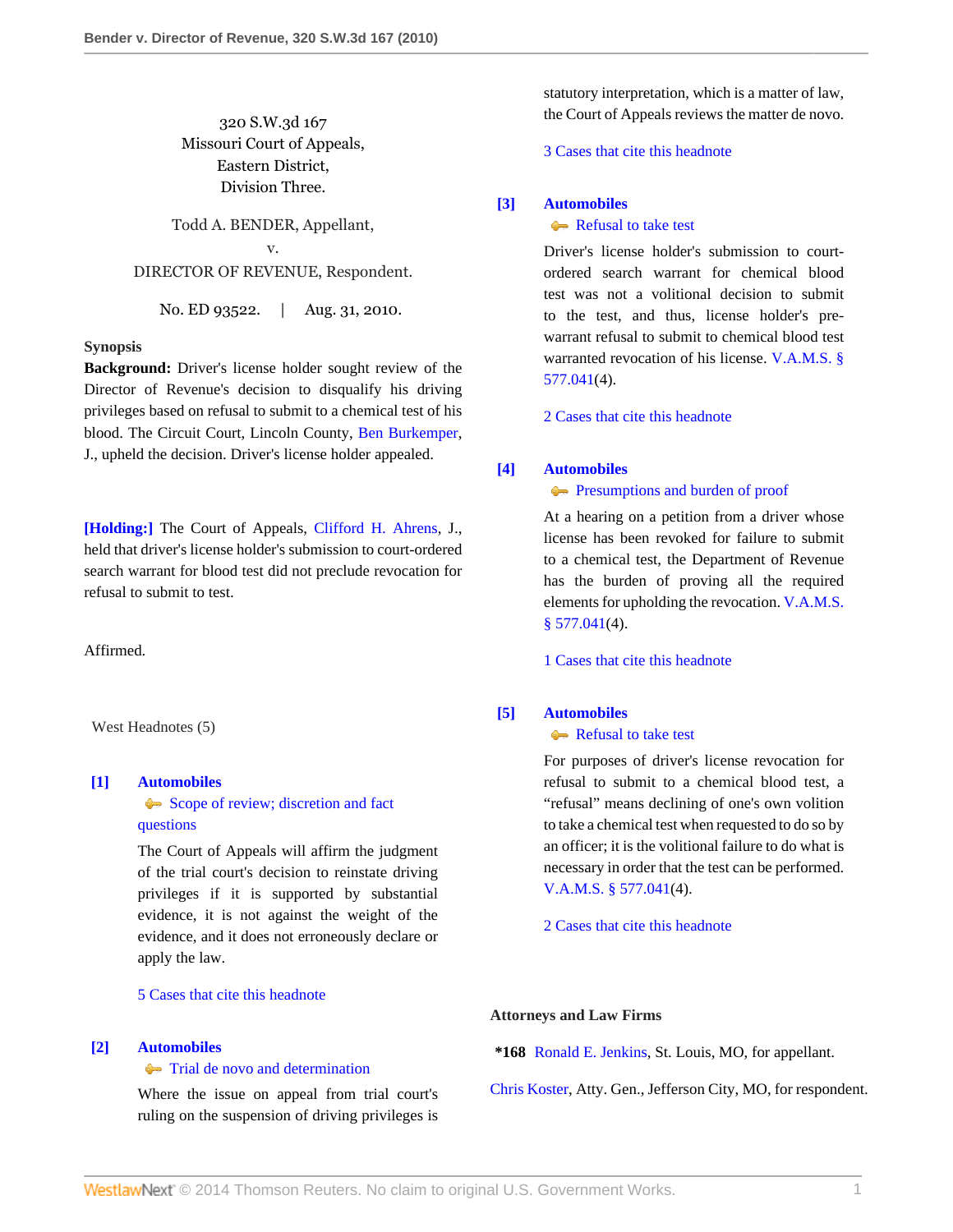## **Opinion**

# [CLIFFORD H. AHRENS](http://www.westlaw.com/Link/Document/FullText?findType=h&pubNum=176284&cite=0236564601&originatingDoc=Icec9d705b4ec11df84cb933efb759da4&refType=RQ&originationContext=document&vr=3.0&rs=cblt1.0&transitionType=DocumentItem&contextData=(sc.Search)), Judge.

Todd Bender appeals the judgment of the trial court in favor of the Director of Revenue, State of Missouri ("DOR") on Bender's petition for review of the disqualification of his driving privileges. Bender contends that because samples of his blood were taken for purposes of determining his blood alcohol content based on a search warrant, he did not refuse to submit to a chemical test of his blood. Finding no error, we affirm.

On or about 10:24 p.m., November 21, 2008, Officer Richard Harrell of the Troy Police Department stopped Bender while he was operating a motor vehicle upon suspicion of driving while intoxicated. Officer Harrell asked Bender to perform several field sobriety tests, which he did. Following the completion of these tests, Officer Harrell arrested Bender for driving while intoxicated, and took him to the Lincoln County Medical Center ("Hospital"). At the Hospital, Officer Harrell advised Bender of his Miranda rights, and then read the Missouri Implied Consent **\*169** law to him. Officer Harrell then asked him to submit to a chemical test of his blood. Bender requested the opportunity to contact an attorney, and after speaking with his lawyer at approximately 11:30 p.m., he refused to submit to a chemical test of his blood.

Officer Harrell advised Bender that he was going to take him to the Lincoln County Sheriff's Department, where he would be held in jail while Officer Harrell applied for a search warrant. Officer Harrell submitted an affidavit to the Lincoln County Prosecuting Attorney for a search warrant for two vials of blood to be drawn from Bender. At approximately 2:15 a.m., November 22, 2008, a judge signed a search warrant for the blood, which was executed at the Hospital later that morning. Blood was drawn from Bender at 3:15 a.m. and again at 4:15 a.m. Bender did not consent to either draw. The two vials of blood were sent for analysis to the Missouri State Highway Patrol Criminal Laboratory.

On November 22, 2008, the DOR notified Bender that his driving privileges would be revoked pursuant to [section](http://www.westlaw.com/Link/Document/FullText?findType=L&pubNum=1000229&cite=MOST577.041&originatingDoc=Icec9d705b4ec11df84cb933efb759da4&refType=LQ&originationContext=document&vr=3.0&rs=cblt1.0&transitionType=DocumentItem&contextData=(sc.Search)) [577.041 RSMo](http://www.westlaw.com/Link/Document/FullText?findType=L&pubNum=1000229&cite=MOST577.041&originatingDoc=Icec9d705b4ec11df84cb933efb759da4&refType=LQ&originationContext=document&vr=3.0&rs=cblt1.0&transitionType=DocumentItem&contextData=(sc.Search)) (Cum.Supp.2008).<sup>[1](#page-2-0)</sup> Bender timely filed a petition for review in the trial court. The case was heard on July 14, 2009, and submitted on records entered into evidence by the DOR. Bender objected to the admission of the DOR records, and his counsel argued that while he refused to take a blood test upon advice of an attorney, he did take a blood test

after a search warrant was obtained. The trial court admitted the DOR records into evidence and denied Bender's petition for review, and specifically found in the judgment that Bender had refused to submit to a chemical test.

Bender now appeals from this judgment.

<span id="page-1-1"></span><span id="page-1-0"></span>**[\[1\]](#page-0-1) [\[2\]](#page-0-2)** Our review of a driver's license suspension or revocation is governed by *[Murphy v. Carron,](http://www.westlaw.com/Link/Document/FullText?findType=Y&serNum=1976117479&pubNum=713&originationContext=document&vr=3.0&rs=cblt1.0&transitionType=DocumentItem&contextData=(sc.Search))* 536 S.W.2d 30 [\(Mo. banc 1976\)](http://www.westlaw.com/Link/Document/FullText?findType=Y&serNum=1976117479&pubNum=713&originationContext=document&vr=3.0&rs=cblt1.0&transitionType=DocumentItem&contextData=(sc.Search)). *[Orton v. Director of Revenue,](http://www.westlaw.com/Link/Document/FullText?findType=Y&serNum=2006877402&pubNum=4644&fi=co_pp_sp_4644_520&originationContext=document&vr=3.0&rs=cblt1.0&transitionType=DocumentItem&contextData=(sc.Search)#co_pp_sp_4644_520)* 170 S.W.3d [516, 520 \(Mo.App.2005\)](http://www.westlaw.com/Link/Document/FullText?findType=Y&serNum=2006877402&pubNum=4644&fi=co_pp_sp_4644_520&originationContext=document&vr=3.0&rs=cblt1.0&transitionType=DocumentItem&contextData=(sc.Search)#co_pp_sp_4644_520). Thus, we will affirm the judgment of the trial court's decision to reinstate driving privileges if it is supported by substantial evidence, it is not against the weight of the evidence, and it does not erroneously declare or apply the law. *[Id.](http://www.westlaw.com/Link/Document/FullText?findType=Y&serNum=2006877402&originationContext=document&vr=3.0&rs=cblt1.0&transitionType=DocumentItem&contextData=(sc.Search))* (citing *Murphy,* [536 S.W.2d at 32\).](http://www.westlaw.com/Link/Document/FullText?findType=Y&serNum=1976117479&pubNum=713&fi=co_pp_sp_713_32&originationContext=document&vr=3.0&rs=cblt1.0&transitionType=DocumentItem&contextData=(sc.Search)#co_pp_sp_713_32) Where the issue is statutory interpretation, which is a matter of law, we review the matter *de novo. [S.S. v. Mitchell, Director of](http://www.westlaw.com/Link/Document/FullText?findType=Y&serNum=2019293333&pubNum=4644&fi=co_pp_sp_4644_799&originationContext=document&vr=3.0&rs=cblt1.0&transitionType=DocumentItem&contextData=(sc.Search)#co_pp_sp_4644_799) Revenue,* [289 S.W.3d 797, 799 \(Mo.App.2009\)](http://www.westlaw.com/Link/Document/FullText?findType=Y&serNum=2019293333&pubNum=4644&fi=co_pp_sp_4644_799&originationContext=document&vr=3.0&rs=cblt1.0&transitionType=DocumentItem&contextData=(sc.Search)#co_pp_sp_4644_799).

<span id="page-1-2"></span>**[\[3\]](#page-0-0)** In his sole point relied on, Bender contends that the trial court erred in finding that he refused to submit to a chemical test of his blood because that finding is not supported by substantial evidence and is against the weight of the evidence in that he ultimately did submit to a chemical test of his blood that allowed the police officer to obtain his blood alcohol content. Bender argues that the trial court erroneously declared and misapplied the Implied Consent law.

<span id="page-1-3"></span>**[\[4\]](#page-0-3)** Section 577.041.3 requires that the DOR revoke the license of a person under arrest for a DWI for refusing, when requested, to take a chemical test allowed under section 577.020 for a period of one year. Under section 577.041.4, a person whose license has been revoked for refusal to submit to a chemical test may petition for a hearing before a trial court in the appropriate county. At the hearing on such a petition, the DOR has the burden of proving all the required elements for upholding the revocation. *[Testerman v. Director](http://www.westlaw.com/Link/Document/FullText?findType=Y&serNum=2000597549&pubNum=4644&fi=co_pp_sp_4644_475&originationContext=document&vr=3.0&rs=cblt1.0&transitionType=DocumentItem&contextData=(sc.Search)#co_pp_sp_4644_475) of Revenue,* [31 S.W.3d 473, 475–76 \(Mo.App.2000\)](http://www.westlaw.com/Link/Document/FullText?findType=Y&serNum=2000597549&pubNum=4644&fi=co_pp_sp_4644_475&originationContext=document&vr=3.0&rs=cblt1.0&transitionType=DocumentItem&contextData=(sc.Search)#co_pp_sp_4644_475). To make a *prima facie* **\*170** case for revocation, the DOR must show that: 1) the driver was arrested; 2) the arresting officer had reasonable grounds to believe that the driver was driving a motor vehicle while intoxicated; and 3) the driver refused to submit to an authorized chemical test as requested. Section 577.041.4; *[Mount v. Director of Revenue,](http://www.westlaw.com/Link/Document/FullText?findType=Y&serNum=2001497623&pubNum=4644&fi=co_pp_sp_4644_599&originationContext=document&vr=3.0&rs=cblt1.0&transitionType=DocumentItem&contextData=(sc.Search)#co_pp_sp_4644_599)* 62 S.W.3d 597, 599 [\(Mo.App.2001\).](http://www.westlaw.com/Link/Document/FullText?findType=Y&serNum=2001497623&pubNum=4644&fi=co_pp_sp_4644_599&originationContext=document&vr=3.0&rs=cblt1.0&transitionType=DocumentItem&contextData=(sc.Search)#co_pp_sp_4644_599) In the present case, the matter at issue is the third element, the refusal to submit to a chemical test.

<span id="page-1-5"></span><span id="page-1-4"></span>**[\[5\]](#page-0-4)** For purposes of [section 577.041](http://www.westlaw.com/Link/Document/FullText?findType=L&pubNum=1000229&cite=MOST577.041&originatingDoc=Icec9d705b4ec11df84cb933efb759da4&refType=LQ&originationContext=document&vr=3.0&rs=cblt1.0&transitionType=DocumentItem&contextData=(sc.Search)), a "refusal" means declining of one's own volition to take a chemical test